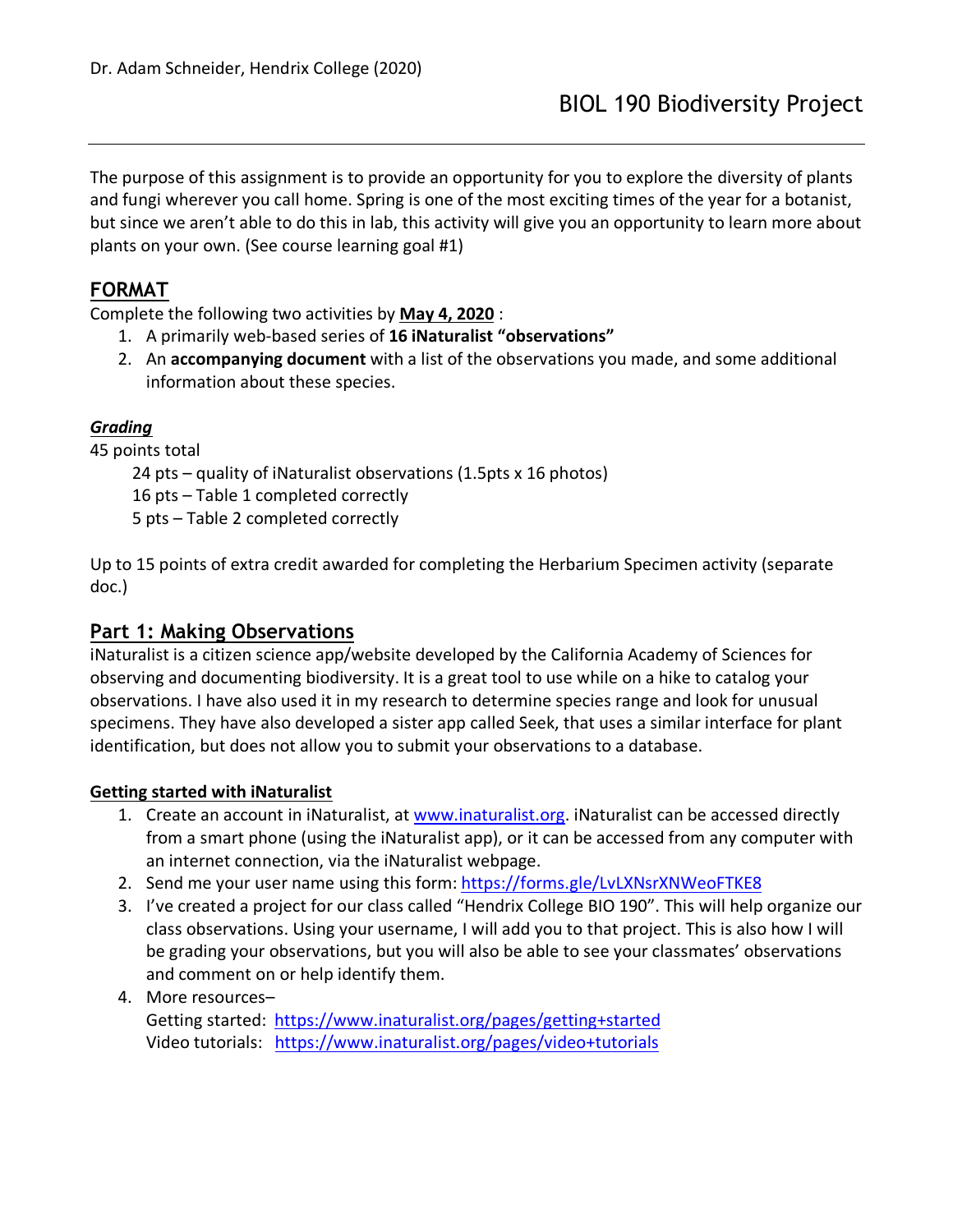Dr. Adam Schneider, Hendrix College (2020)

#### **Your Observations**

- 1. You must make a total of 16 observations that fit these criteria:
	- Each observation must include at least 2 photographs of the organism (e.g. one close-up of the leaf, and one showing the whole flower). More photos are better!
	- At least seven specimens must be woody plants (trees or shrubs)
	- At least five observations must be of non-woody plants (e.g. wildflowers, non-vascular plants)
	- You must include at least one observation each of a gymnosperm, fungus (including lichen), fern, and bryophyte.
	- Your observation must be georeferenced (i.e. include location data) This is most easily done by using the GPS feature in your phone, but you can also use a map to choose a locality after the fact.
	- Observations must also be linked with a date and time. This is typically added automatically with your photos, but it's good to check.
	- No two observations can have the same identification (e.g. you cannot have two observations of a sugar maple, *Acer saccharum*)
	- Plants must be growing wild– so no garden plants or landscaping shrubs.
- 2. I don't expect that you will be able to identify your observations, but this is where the app will help you! Using image recognition technology, it suggests an identification. These suggestions are further refined by your locality data, so you can also see which species are similar and found nearby. Here is an example from one of my observations:

|  | Comment  |              | Suggest an Identification                                                                   |      |  |
|--|----------|--------------|---------------------------------------------------------------------------------------------|------|--|
|  | $\alpha$ | Species name |                                                                                             |      |  |
|  | Tell     |              | Here are our top species suggestions:                                                       |      |  |
|  |          |              | <b>Quail Grass</b><br>Celosia argentea<br>Visually Similar / Seen Nearby                    | View |  |
|  | Done     |              | Globe Amaranth<br>Gomphrena globosa<br>Visually Similar / Seen Nearby                       | View |  |
|  |          |              | <b>Tropical Pokeweed</b><br>Phytolacca icosandra<br><b>Visually Similar</b>                 | View |  |
|  |          |              | <b>Brazilian Red-Cloak</b><br>Megaskepasma erythrochlamys<br>Visually Similar / Seen Nearby | View |  |
|  |          |              | Inkweed<br>Phytolacca octandra<br><b>Visually Similar</b>                                   | View |  |
|  |          |              |                                                                                             |      |  |

3. Being a virtual community, iNaturalist allows other users (including myself) to comment on your observations and make identifications. You are not graded on your ability to perfectly identify the plants; the point of this assignments is for you to pay closer attention to the plants and fungi around you and learn more about them.

**Property of the Communication** 

### **Tips on making observations:**

• It is preferable that you make your observations at a local natural area (park, nature preserve, etc.) However, if access to these places are difficult, you can still make observations in a town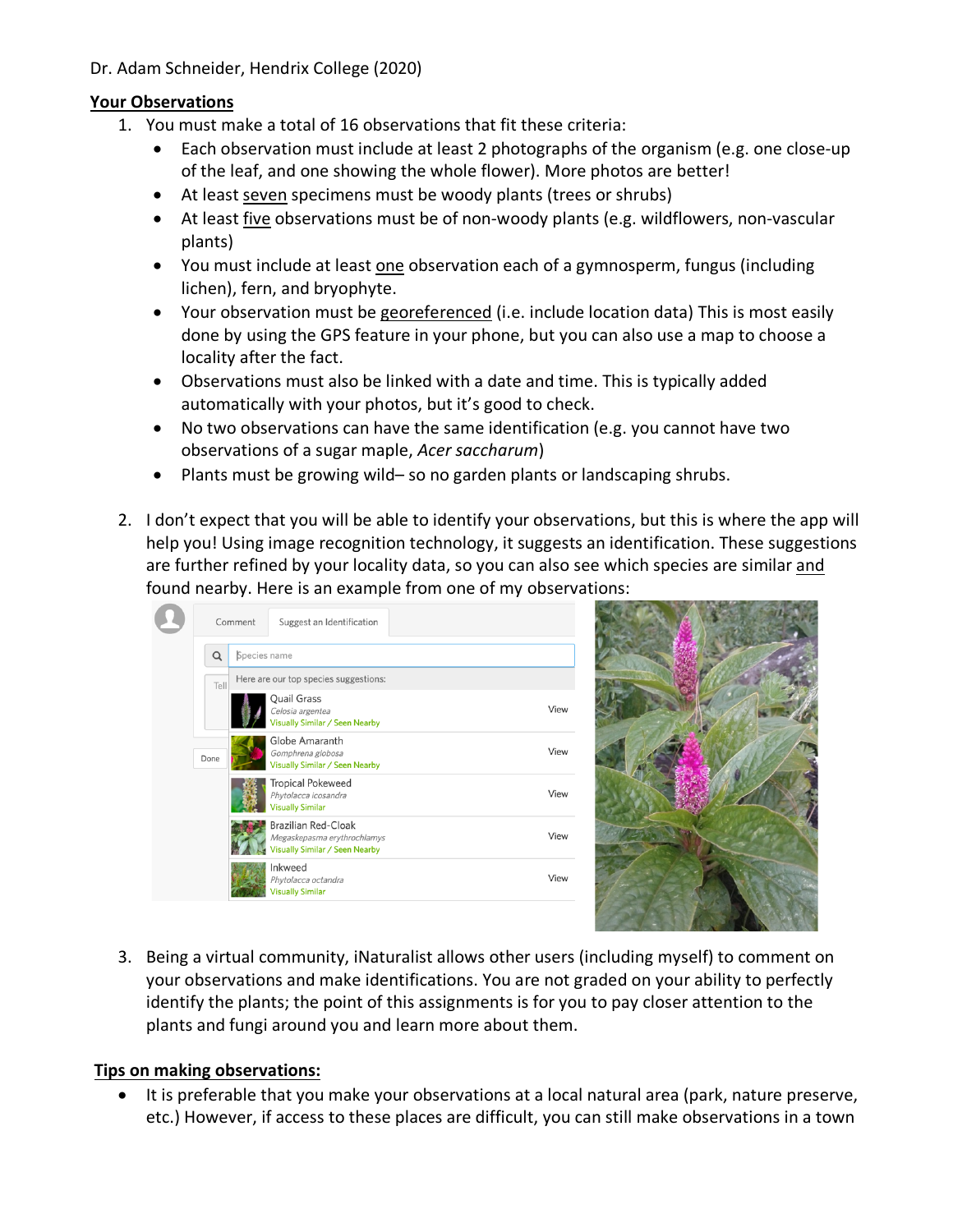Dr. Adam Schneider, Hendrix College (2020)

or city. Explore a weedy lot, or median of a street. Observe plants that are not clearly tended for.

- Make more observations than the minimum number. Later, go through your photos/observations and see which species are more easily identifiable and more interesting. Then you could upload only those photos that are relevant and easier to identify.
- In lecture and lab, I mentioned different features of organisms that are important for identification. For best results, include photos of all of these parts of the plant.

# **Part 2: Analyzing your Collections**

- 1. Fill out **Table 1** to report all of your observations.
	- **a.** For any vascular plant determine if the plant is native or introduced to your area. USDA plants is one a good resource for this (Go to http://plants.usda.gov and type the species name into the search bar in the upper left)
	- **b.** Is your plant woody (tree or shrub; does not die back to the ground in the winter) or not?
	- **c.** Determine the **primary** and *secondary* taxonomic groups for your observation from the following categories:
		- **Fungi**: *Ascomycete, Basidiomycete, or Zygomycete*?
		- **Land Plant:** *Moss, liverwort, hornwort, fern, lycophyte, gymnosperm, angiosperm*
		- *Lichen*: *Crustose, foliose, fruticose* [not taxonomic groups, but still useful in classification]
- 2. Double check that your observations meet all the criteria listed on page 1 ("Your observations") and make additional observations if necessary.
- 3. Choose five woody angiosperm species that you observed to analyze more closely. Report your results in **Table 2**.

*Note:* For best results, complete this section when you have the live specimen in front of you. But working from your photographs and/or others from the internet is acceptable too. Just **don't' look up the answers**; the purpose of this activity is to sharpen your observation skills.

- a. Copy the observation number and species name from Table 1. Only choose observations that you know to the species level.
- b. Look at where the leaves or young twigs attach to the stem. This point of attachment is called the node. How many leaves are at a node? If one, the pattern is alternate or spiral, if two, it is opposite, and if more than two, it is whorled. Enter this into the first column
- c. Look at the morphology of each leaf. Is the blade of the leaf intact (=simple), or is it divided (=compound). If it is divided, do the segments (=leaflets) radiate from a single point (=palmately compound), or attached to a central axis (=pinnately compound)?
- d. Is the blade of the leaf (the broad photosynthetic part) attached to the stem directly (=sessile), or is there a little stalk connecting the two (=petiolate; the stalk is called the petiole)
- e. Some leaves have jagged or toothed edges (=serrate margins), others have smooth edges (=entire).
- f. Do some research on the species to find an interesting fact about its ecology from a credible, scholarly source. Include your references below the table.